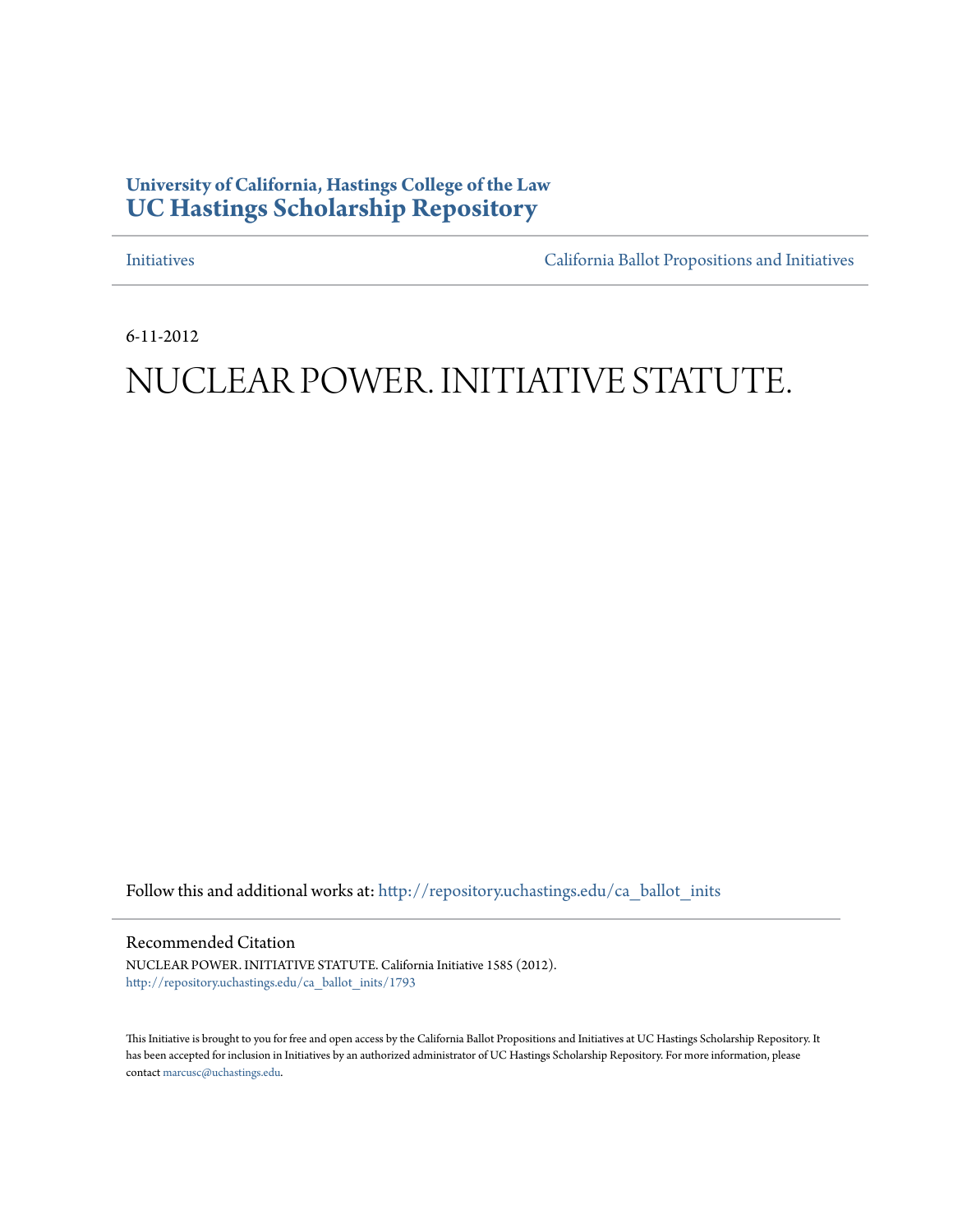

**DEBRA BOWEN** I SECRETARY OF STATE STATE OF CALIFORNIA | ELECTIONS **J500 nth Street, 5th Floor ISacramento, CA 9S8141Tel (916) 657-21661 Fax (916) 653-3214[lwww.sos.cagov](www.sos.ca.gov)** 

November 27,2012

County Clerk/Registrar of Voters (CC/ROV) Memorandum #12315

| TO:   | All County Clerks/Registrars of Voters and Proponent |
|-------|------------------------------------------------------|
| FROM: | Katherine Montgomery<br>Initiative Program Manager   |
|       |                                                      |

RE: Initiative: Failure of #1585, Related to Nuclear Power

Pursuant to Elections Code section 9030(b), you are hereby notified that the total number of signatures for the hereinafter named initiative statute filed with all county elections officials is less than 100 percent of the number of qualified voters required to find the petition sufficient; therefore, the petition has **failed.** 

TITLE: NUCLEAR POWER. INITIATIVE STATUTE.

SUMMARY DATE: June 11, 2012

PROPONENT: Ben Davis, Jr.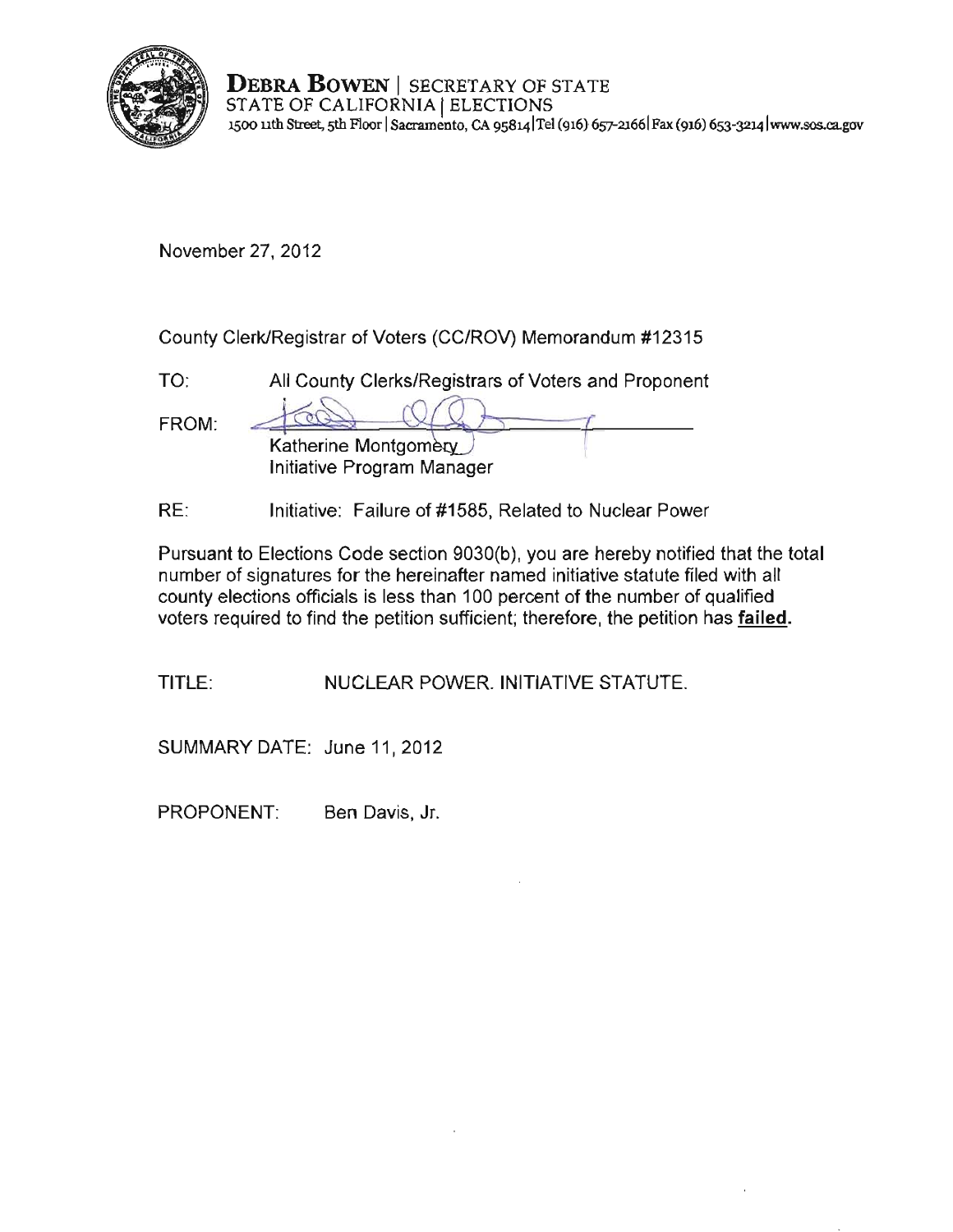

**DEBRA BOWEN** I SECRETARY OF STATE STATE OF CALIFORNIA | ELECTIONS **1500 11th Street, sth** Floor I**Sacramento, CA 9s8141Tei (916)** 657-21661Fax **(916) 653-3214 lwww.sos.ca.gov** 

June 12, 2012

County Clerk/Registrar of Voters (CC/ROV) Memorandum #12188

TO: All County Clerks/Registrars of Voters and Proponent

| FROM: |                                                    |
|-------|----------------------------------------------------|
|       | Katherine Montgomery<br>Initiative Program Manager |

RE: Initiative: 1585, Related to Nuclear Power

Pursuant to Elections Code section 9004 (c), we transmit herewith a copy of the Title and Summary prepared by the Attorney General on a proposed initiative **measure entitled:** 

# **NUCLEAR** POWER. INITIATIVE STATUTE.

The proponent of the above-named measure is:

Ben Davis Jr. P.O. Box 3844 Santa Cruz, CA 95063

(916) 833-7894

bendavis54@gmail.com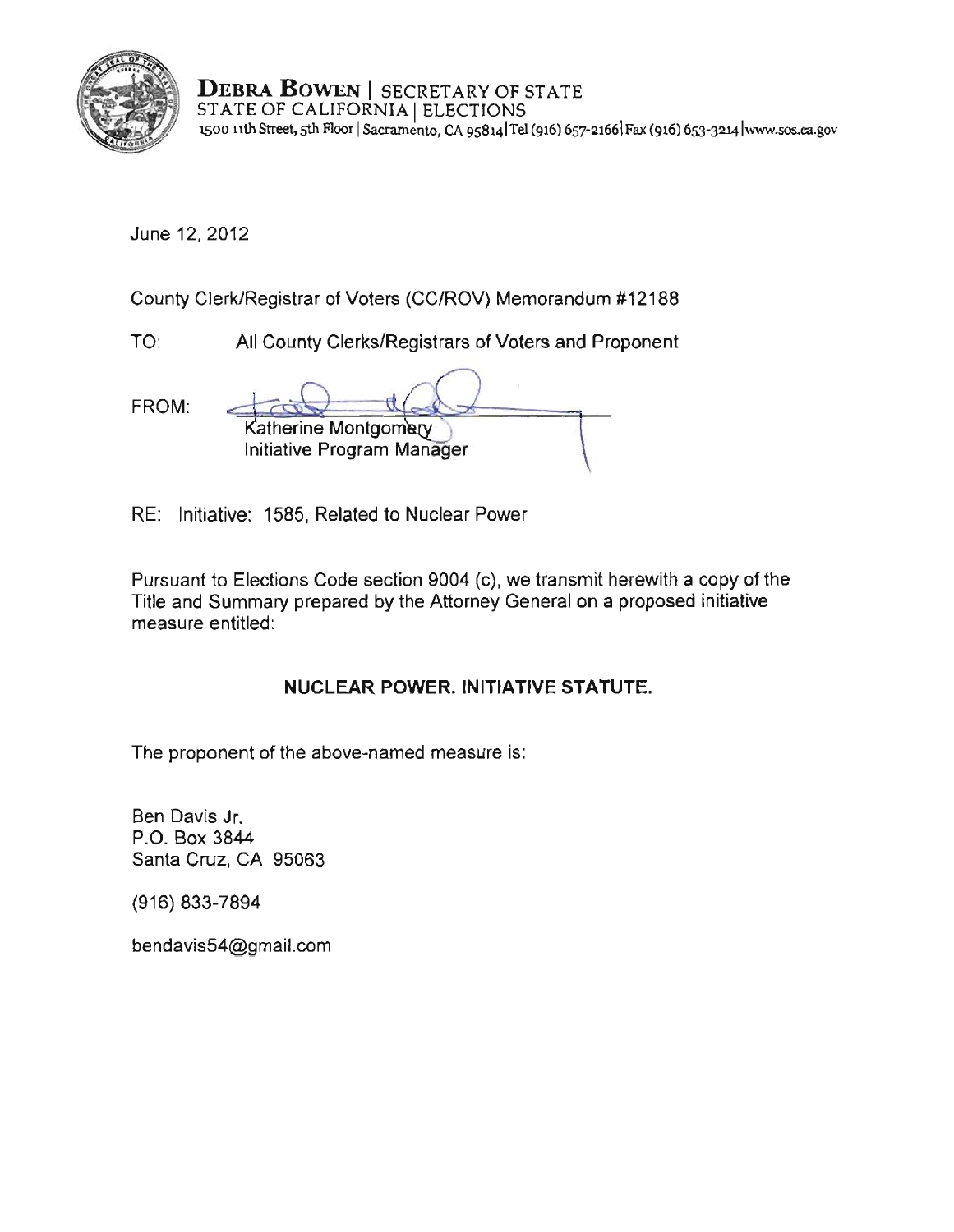### **#1585**

## **NUCLEAR** POWER. INITIATIVE **STATUTE.**

# **CIRCULATING AND FILING SCHEDULE**

| $\mathbf{1}$ . | California Constitution, Article II, Section 8(b) |                                                                                                                                                                                                                                                                                                                   |
|----------------|---------------------------------------------------|-------------------------------------------------------------------------------------------------------------------------------------------------------------------------------------------------------------------------------------------------------------------------------------------------------------------|
| 2.             |                                                   |                                                                                                                                                                                                                                                                                                                   |
| 3.             | Petitions Sections:                               |                                                                                                                                                                                                                                                                                                                   |
|                |                                                   | a. First day Proponent can circulate Sections for                                                                                                                                                                                                                                                                 |
|                |                                                   | b. Last day Proponent can circulate and file with the county.<br>All sections are to be filed at the same time within each<br>county. (Elections Code §§ 9014, 9030(a))Thursday, 11/08/12                                                                                                                         |
|                |                                                   | c. Last day for county to determine total number of<br>signatures affixed to petitions and to transmit total<br>to the Secretary of State (Elections Code § 9030(b))Wednesday, 11/21/12                                                                                                                           |
|                |                                                   | (If the Proponent files the petition with the county on a date prior to<br>11/08/12, the county has eight working days from the filing of the petition<br>to determine the total number of signatures affixed to the petition and to<br>transmit the total to the Secretary of State) (Elections Code § 9030(b).) |
|                |                                                   | d. Secretary of State determines whether the total number<br>of signatures filed with all county clerks/registrars of<br>voters meets the minimum number of required signatures                                                                                                                                   |
|                |                                                   | e. Last day for county to determine total number of qualified<br>voters who signed the petition, and to transmit certificate<br>with a blank copy of the petition to the Secretary of State                                                                                                                       |

**\* Date varies based on the date of county receipt.**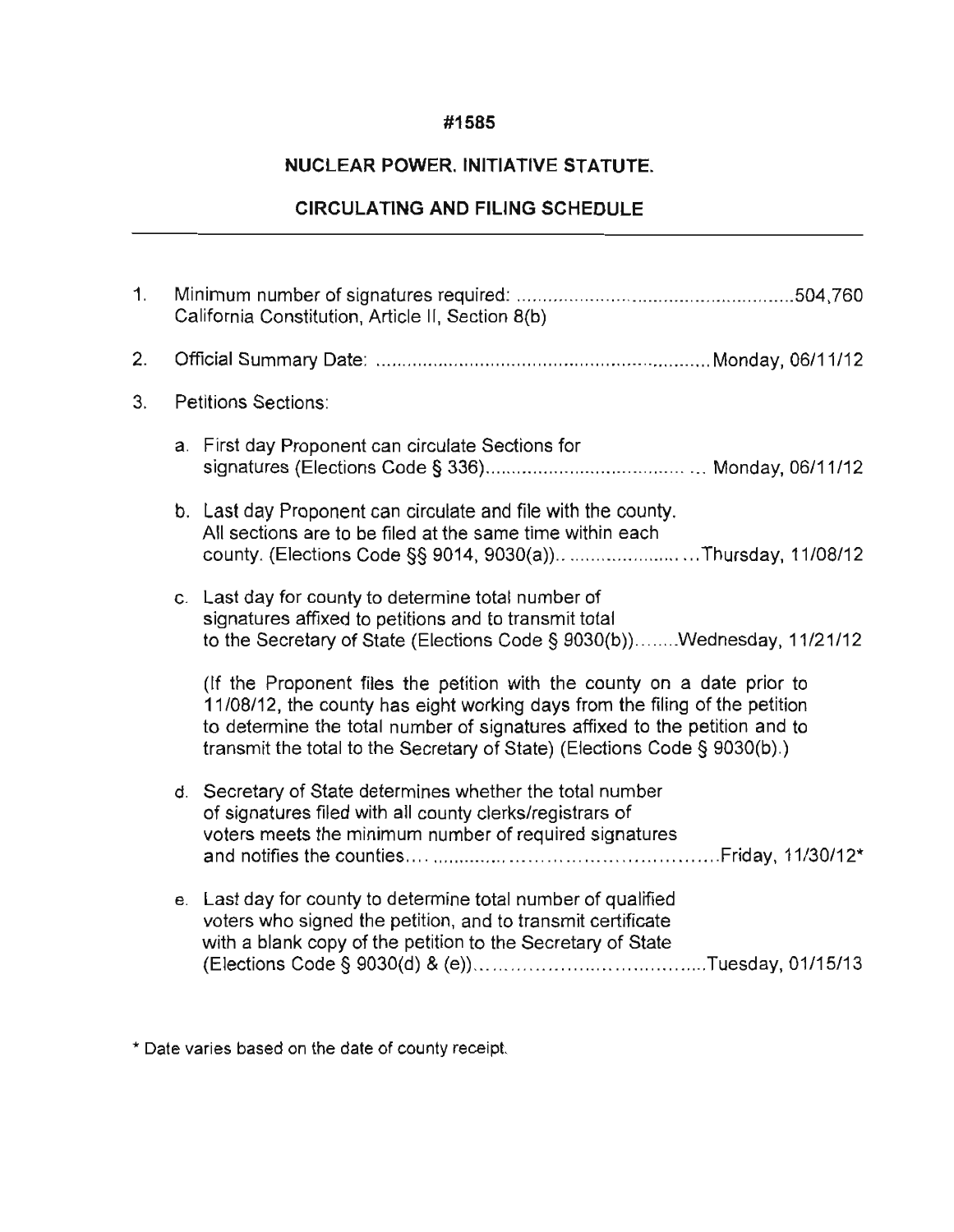(If the Secretary of State notifies the county to determine the number of qualified voters who signed the petition on a date other than 11/30/12, the last day is no later than the thirtieth working day after the county's receipt of notification). (Elections Code § 9030(d) & (e).)

- f. **If** the signature count is more than 555,236 or less than 479,522 then the Secretary of State certifies the petition as qualified or failed , and notifies the counties. **If** the signature count is between 479,522 and 555,236 inclusive, then the Secretary of State notifies the counties using the random sampling technique to detenmine the validity of **all**  signatures (EC §9030(f)(g); 9031 (a)) ..................................... Friday, 01/25/13"
- g. Last day for county to determine actual number of all qualified voters who signed the petition, and to transmit certificate with a blank copy of the petition to the Secretary of State. (Elections Code § 9031(b) & (c)) ........................................ Tuesday, 03/12/13

(If the Secretary of State notifies the county to determine the number of qualified voters who have signed the petition on a date other than 01/25/13 , the last day is no later than the thirtieth working day after the county's receipt of notification.) (Elections Code § 9031(b) & (c).)

h. Secretary of State certifies whether the petition has been signed by the number of qualified voters required to declare the petition sufficient (Elections Code §§ 9031(d), 9033) ... Saturday, 03/16/13"

**\*Date varies based on the date of county receipt.**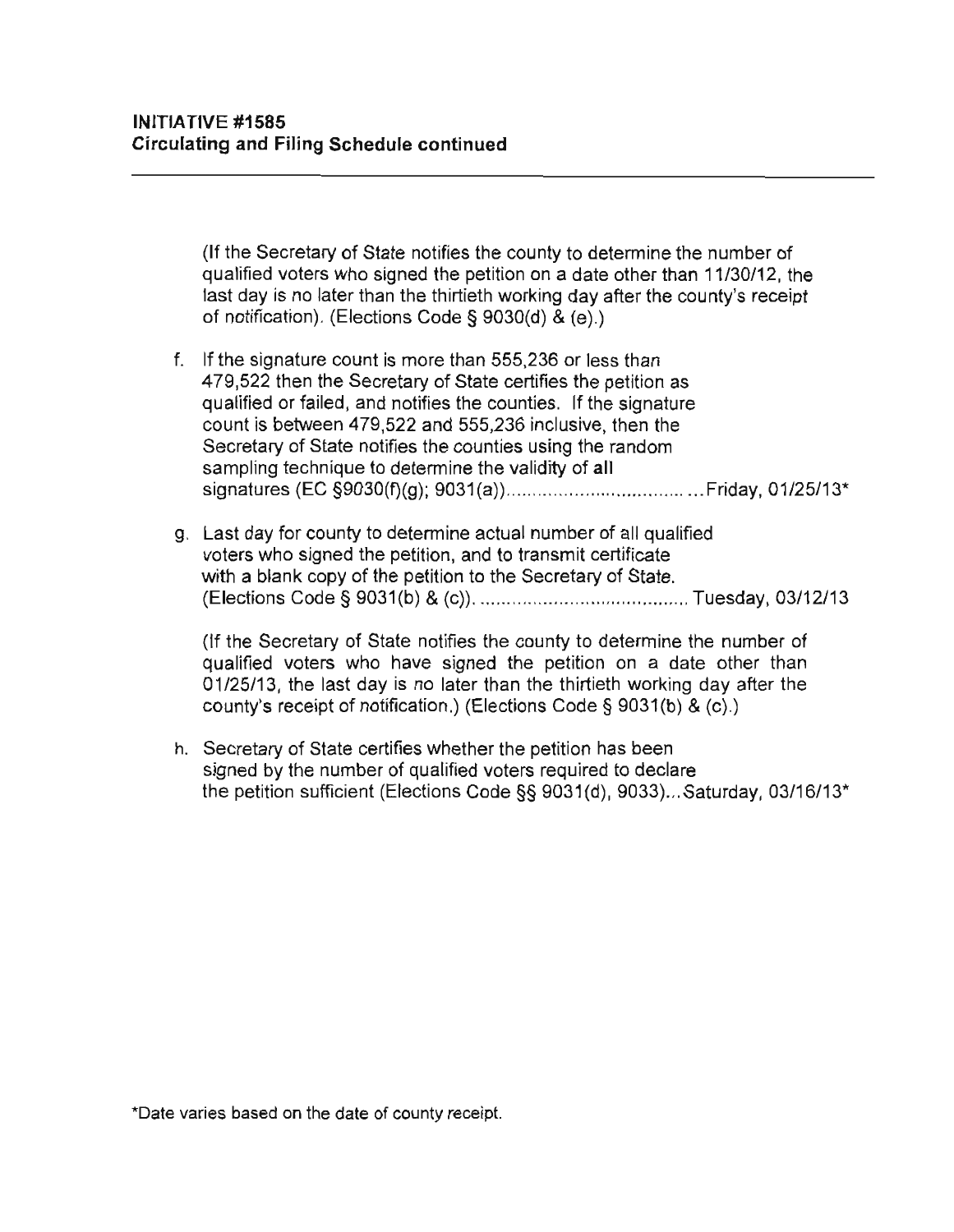- California law prohibits the use of signatures, names and addresses gathered on initiative petitions for any purpose other than to qualify the initiative measure for the ballot. This means that the petitions cannot be used to create or add to mailing lists or similar lists for any purpose, including fundraising or requests for support. Any such misuses constitutes a crime under California law. Elections Code § 18650; Bilofsky v. Deukmejian (1981) 124 Cal.App.3d 825, 177 Cal.Rptr. 621 ; 63 Ops.CaI.Atty.Gen. 37 (1980).
- Please refer to Elections Code §§ 100, 101, 104, 9008, 9009, 9013, 9021, and 9022 for appropriate format and type consideration in printing, typing and otherwise preparing your initiative petition for circulation and signatures. Please send a copy of the petition after you have it printed. This copy is not for our review or approval, but to supplement our file.
- Your attention is directed to the campaign disclosure requirements of the Political Reform Act of 1974, Government Code section 81000 et seq.
- When writing or calling state or county elections officials, provide the official title of the initiative which was prepared by the Attorney General. Use of this title will assist elections officials in referencing the proper file.
- When a petition is presented to the county elections official for filing by someone other than the proponent, the required authorization shall include the name or names of the persons filing the petition.
- When filing the petition with the county elections official, please provide a blank petition for elections official use.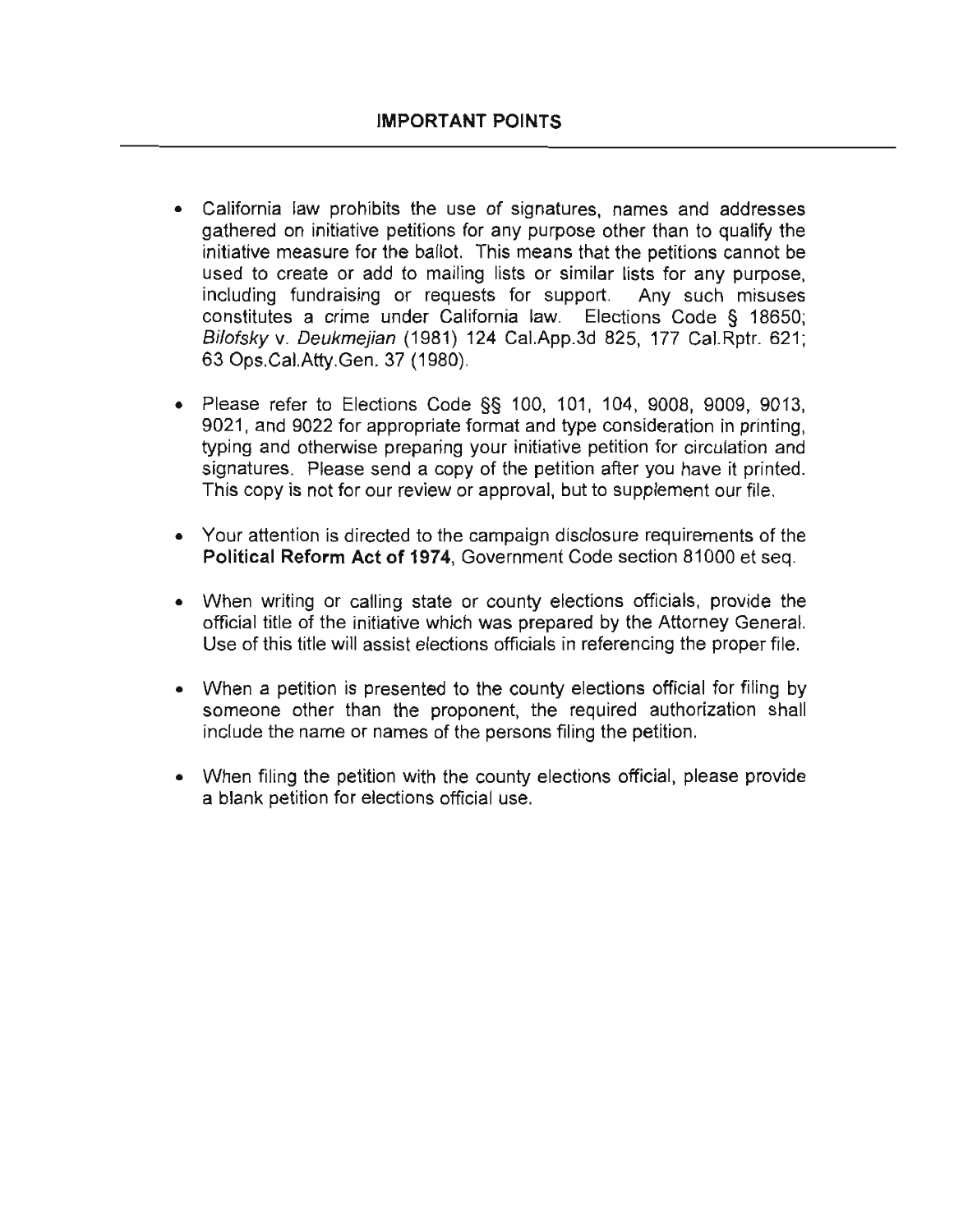**State of California** *Attorney General DEPARTMENT OF JUSTICE* 



1300 I STREET, SUITE 125 P.O. BOX 944255 SACRAMENTO, CA 94244·2550

Public: (916) 445-9555<br>Telepbone: (916) 445-4752 E-Mail: Ashley.Jobansson@doj.ca.gov

June 11, 2012

FILED In the office of the Secretary of State<br>of the State of California



The Honorable Debra Bowen Office of the Secretary of State

Attention: Ms. Katherine Montgomery Elections.Analyst

Dear Secretary Bowen:

Pursuant to Elections Code section 9004, you are hereby notified that on this day we sent our title and summary for the following proposed initiative to the proponent:

12-0013, "The Nuclear Waste Act of 2012"

A copy of that title and summary and text of the proposed initiative is enclosed. Please contact me if you have questions. Thank you.

Sincerely,

ASHLEY IOHANSSON Initiative Coordinator

For KAMALA D. HARRIS Attorney General

cc: Ben Davis Jr., Proponent

 $\vert$ ,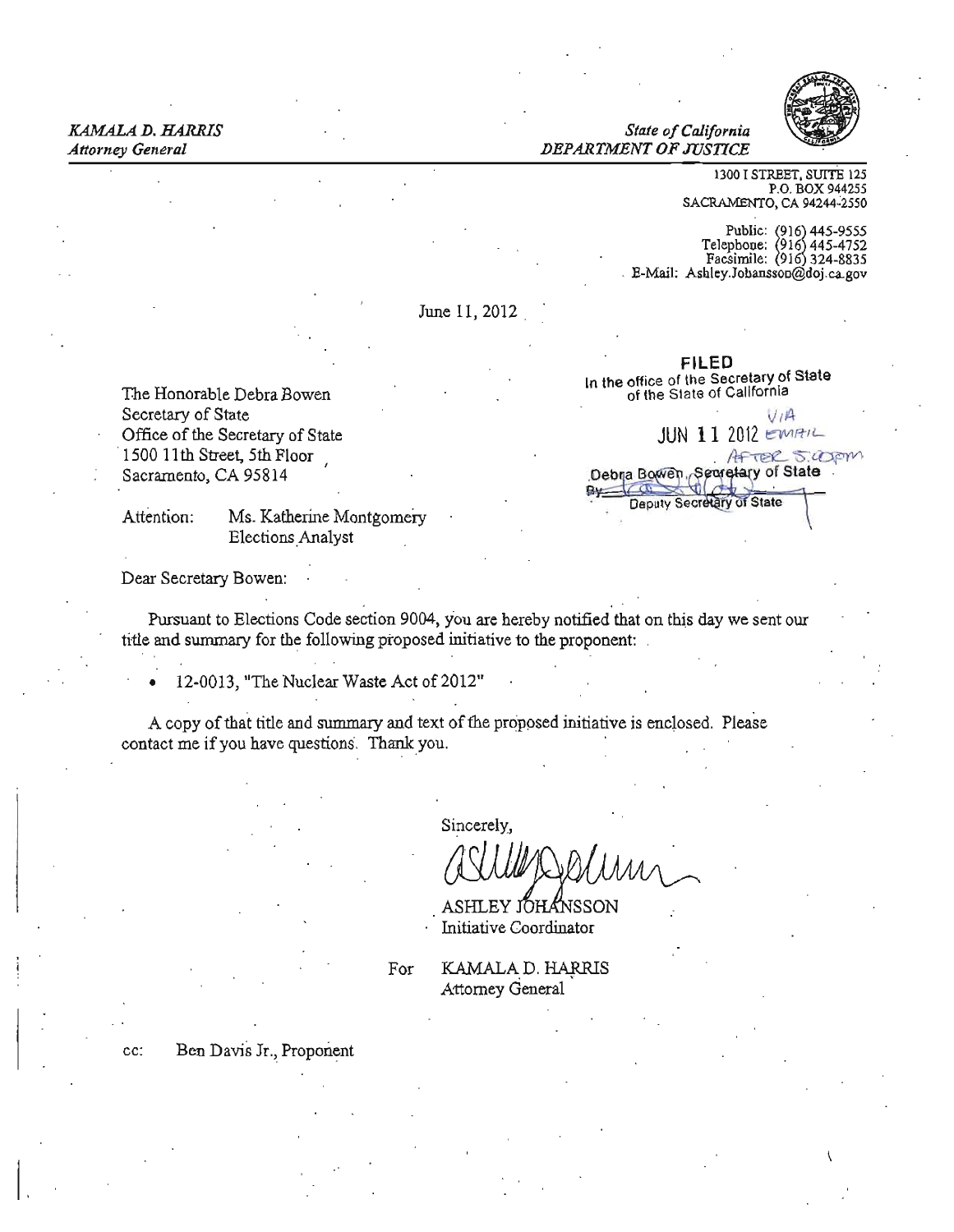The Attorney General of California has prepared the following title and summary of the chief purpose and points of the proposed measure:

NUCLEAR POWER. INITIATIVE STATUTE. Extends statutory preconditions, currently applicable to new operation of any nuclear powerplant, to existing Diablo Canyon and San Onofre operations. Before further electricity production at these plants, requires California Energy Commission to find federal government has approved technology for permanent disposal of high-level nuclear waste. For nuclear powerplants requiring reprocessing of fuel rods, requires Commission to find federal government has approved technology for nuclear fuel rod reprocessing plants. Both findings are subject to Legislature's rejection. Further requires Commission to find on case-by-case basis facilities will be available with adequate capacity to reprocess or store powerplant's fuel rods. Summary of estimate by Legislative Analyst and Director of Finance of fiscal impact on state and local government: Likely major impacts on state and local finances in the near term in the form of decreased revenues and increased costs, potentially in the billions of dollars annually, due to ncar-term disruptions in the state's electricity system and electricity price increases. The magnitude of these impacts would depend on the time to develop replacement power, the frequency and duration of rolling blackouts, and various related factors, such as electricity demand and weather conditions. Potential avoidance of significant future state and local government costs and lost revenues in the rare event ofa major nuclear plant incident. (12-0013)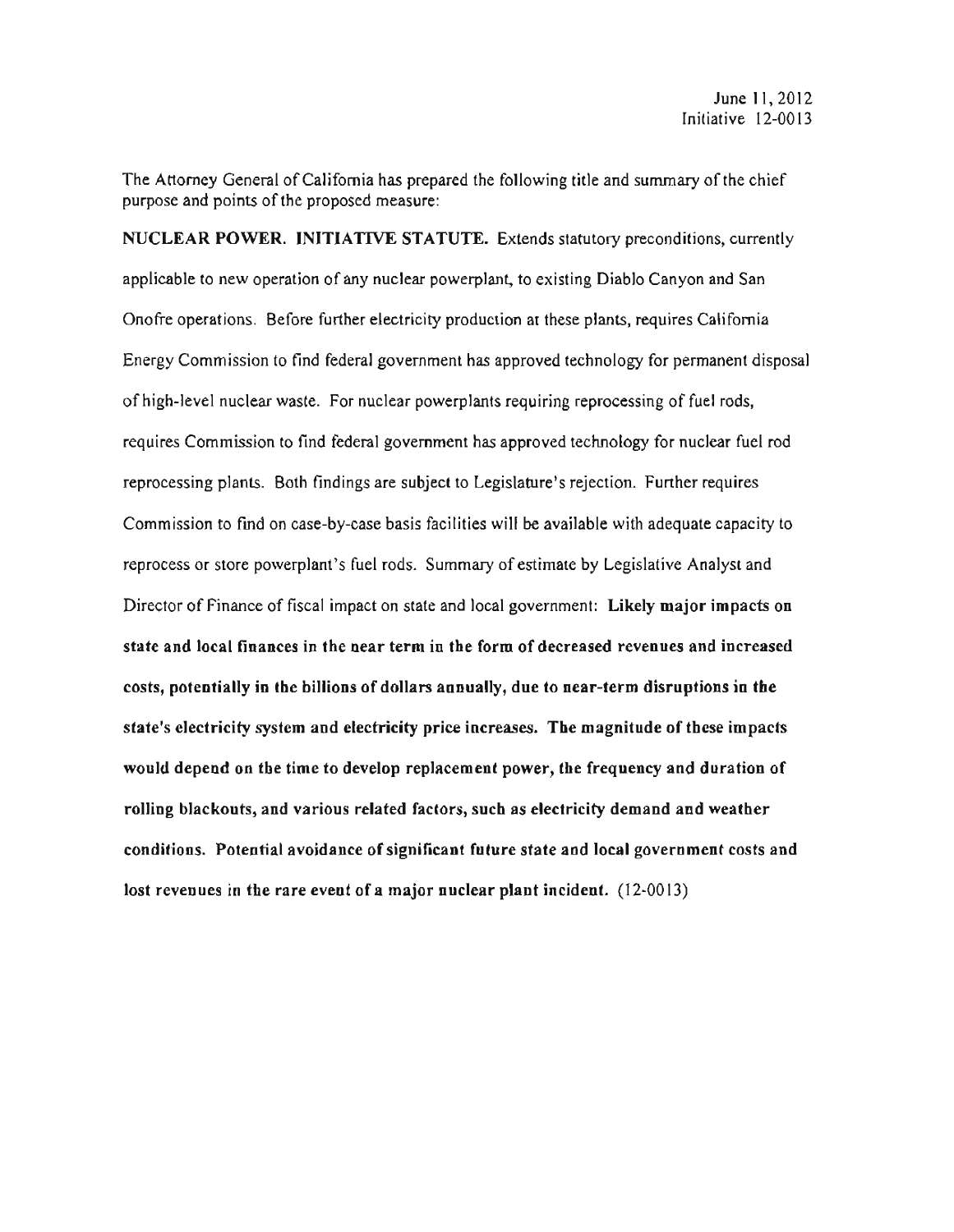$12 - 0013$ 

**Ben Davis Jr.**  P.O. Box 3844 Santa Cruz, CA 95063-3844 Santa Cruz, CA 95063-3844<br>(916) 833-7894<br>bendavis54@gmail.com **APR 2 0 2012** 

INITIATIVE COOROINATOR ATIORNEYGENERAL'S OFFICE

**Attorney General's Initiative Coordinator**  P. O. Box 944255 Sacramento, CA 94244-2550

SUbject: Initiative Petition Title and Summary

Ben Davis Jr. hereby requests a Title and Summary for the attached state-wide initiative petition pursuant to California Election Code Section 9001, 9002. The measure would halt generation of nuclear power in California pending certain actions by the United States govemment. Two Hundred Dollars is submitted herewith.

Submitted this $(7<sup>th</sup>$  day of April, 2012.

I declare under penalty of perjury that I am a citizen of the United States, 18 years of age or older, and a resident of Santa Cruz County, Califomia.

Ben Davis Jr.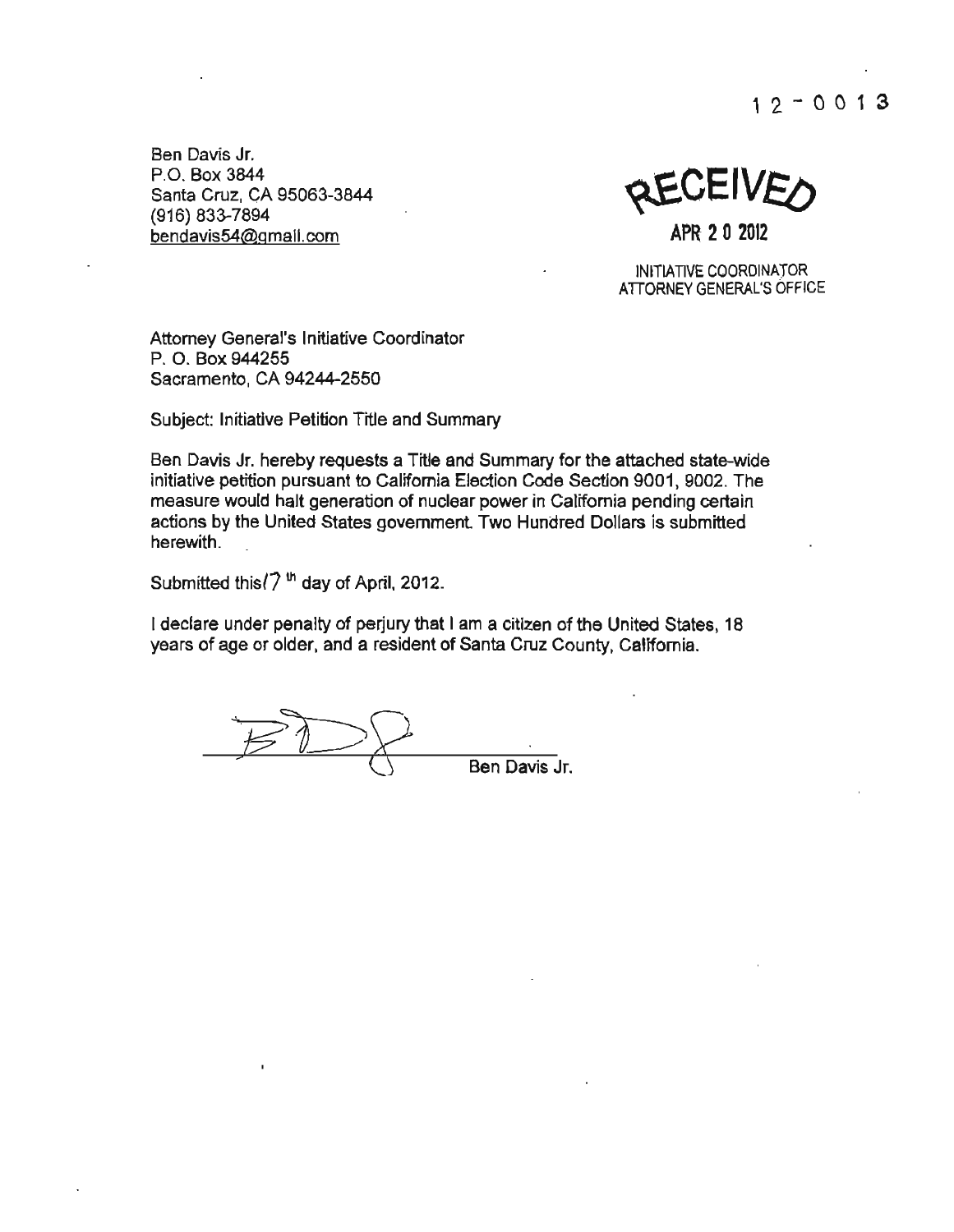#### TO THE HONORABLE SECRETARY OF STATE OF THE STATE OF CALIFORNIA:

We, the undersigned, registered, qualified voters of the State of California, residents of the below mentioned County (or City and County) hereby propose amendments to the Public Resources Code, relating to the operation of nuclear powerplants and petition the Secretary of State to submit the same to the voters of California for their adoption or rejection at the next succeeding general election or at any special statewide election held prior to the general election or otherwise provided by law. The proposed statutory amendments read as follows :

The Nuclear Waste Act of 2012

Section 1: The people of California find that:

(1) A demonstrated technology or means for the disposal of high-level nuclear waste has not been developed and approved by the United States through its authorized agency.

(2) A demonstrated technology for the construction and operation of, nuclear fuel rod reprocessing plants has not been developed and approved by the United States through its authorized agency.

(3) In balancing the benefits and risks associated with energy production, nuclear fission is the least desirable means of producing electrical energy available in the State of California.

(4) The use of nuclear fission is not needed to meet the current or forecasted electrical energy needs of the State of California.

Therefore, the people hereby enact the provisions of this initiative.

Section 2: Chapter 6 (commencing with section 25524.15) is added to Division 15 of the Public Resources Code to read:

*25524 . 15* It is the intent of the People of the State of California in enacting this legislation to protect the rate payers and tax payers of California, both present and future, from risk of unreasonable costs associated with ownership and operation of nuclear powerplants .

(a) No nuclear fission thermal powerplant requiring the reprocessing of fuel rods, including any to which this chapter does not otherwise apply, shall be permitted to produce electrical energy by use of nuclear fission until the following conditions are met:

(1) The commission finds that the United States through its authorized agency has identified and approved, and there exists a technology for the construction and operation of, nuclear fuel rod reprocessing plants.

(2) The commission has reported its findings and the reasons therefore pursuant to paragraph (1) to the Legislature. That report shall be assigned to the appropriate policy committees for review.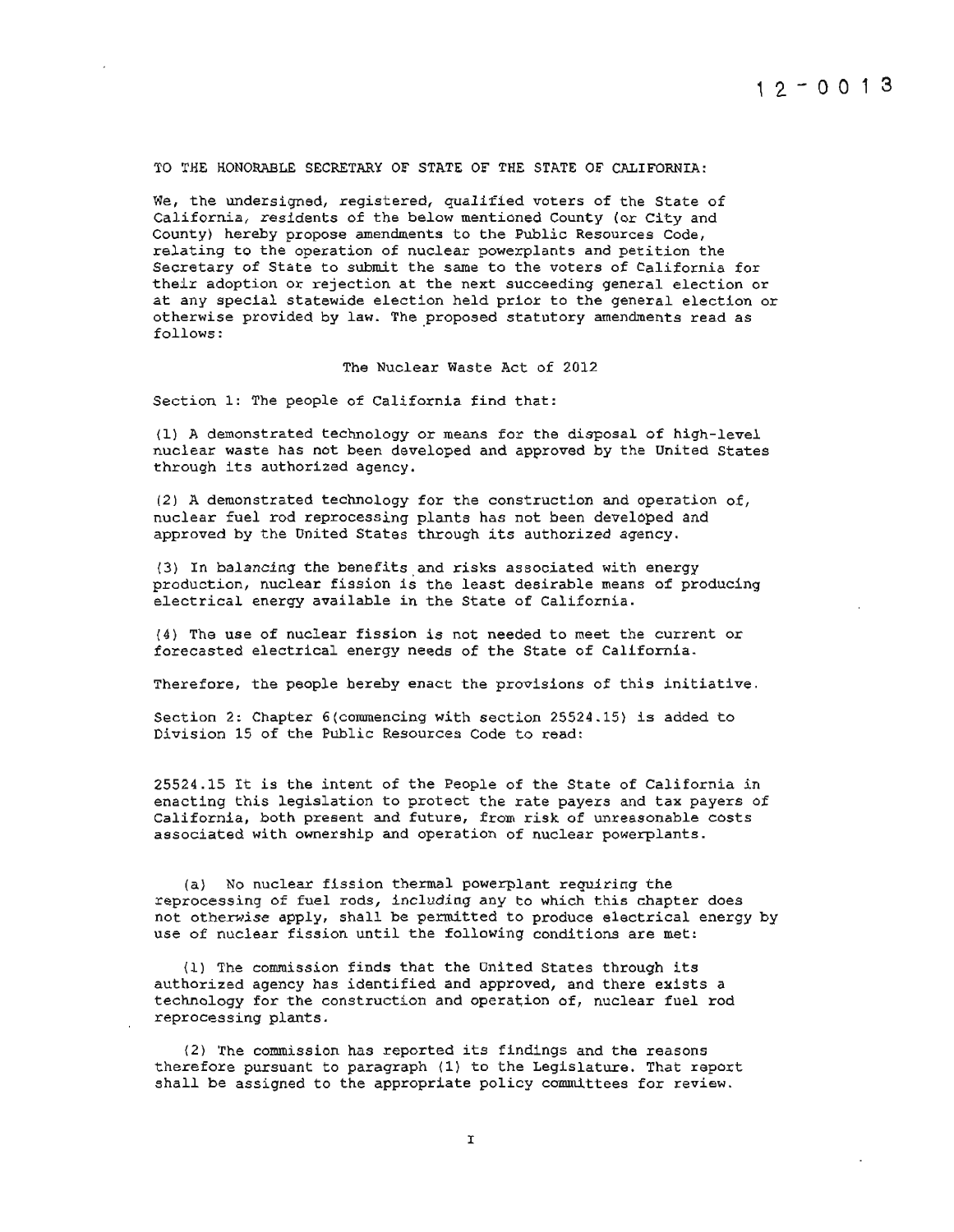The commission's findings may become effective 100 legislative days after reporting its findings to the Legislature unless within those 100 legislative days either house of the Legislature adopts by a majority vote of its members a resolution disaffirming the findings of the commission made pursuant to paragraph (1).

(3) A resolution of disaffirmance shall set forth the reasons for the action and shall provide, to the extent possible, guidance to the commission as to an appropriate method of bringing the commission's findings into conformance with paragraph (1).

(4) If a disaffirming resolution is adopted, the commission shall reexamine its original findings consistent with matters raised in the resolution. On conclusion of its reexamination, the commission shall transmit its findings in writing, with the reasons therefore, to the Legislature.

(5) If the findings are that the conditions of paragraph (1) have been met, the commission's findings will become effective 100 legislative days after reporting its findings to the Legislature unless within those 100 legislative days both houses of the Legislature act by statute to declare the findings null and void and takes appropriate action.

(6) To allow sufficient time for the Legislature to act, the reports of findings of the commission shall be submitted to the Legislature at least six calendar months prior to the adjournment of the Legislature sine die.

(b) The commission shall further find on a case-by-case basis that facilities with adequate capacity to reprocess nuclear fuel rods from a certified nuclear facility or to store that fuel if that storage is approved by an authorized agency of the United States are in actual operation or will be in operation at the time that the nuclear facility requires reprocessing or storage; provided, however, that the storage of fuel is in an offsite location to the extent necessary to provide continuous onsite full core reserve storage capacity .

(c) All other permits, licenses, approvals or authorizations for the operation of nuclear fission powerplants for production of electrical energy, including orders of courts, which may be required may be processed and granted by the governmental entity concerned, but operation of nuclear fission powerplants for the production of electrical energy shall not commence until the requirements of this section have been met.

25524.25 It is the intent of the People of the State of California in enacting this legislation to protect the rate payers and tax payers of California, both present and future, from risk of unreasonable costs associated with ownership and operation of nuclear powerplants.

(a) No nuclear fission thermal powerplant, including any to which this chapter does not otherwise apply, shall be permitted to produce electrical energy by use of nuclear fission until the following conditions have been met: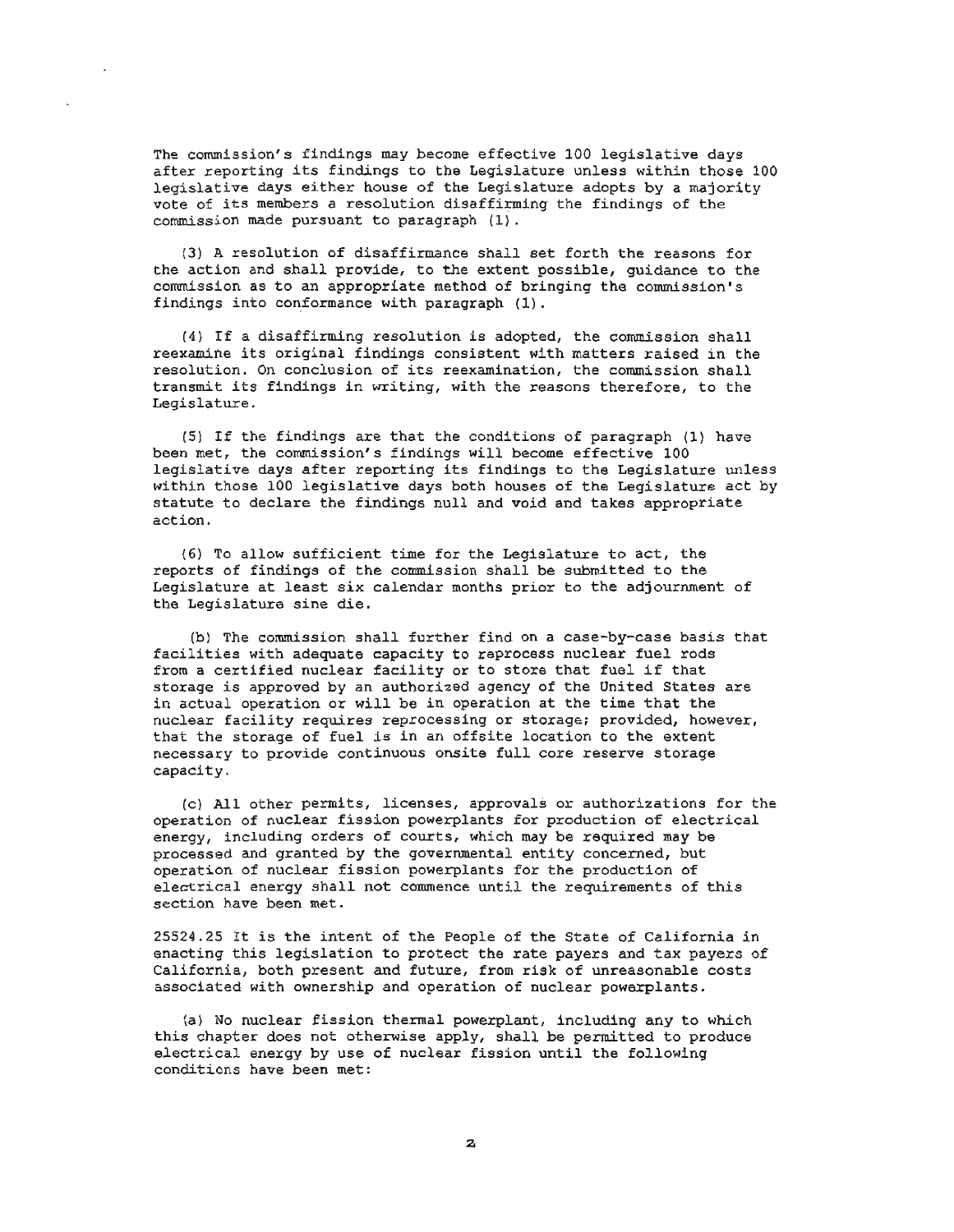(1) The commission finds that there has been developed and that the United States through its authorized agency has approved and there exists a demonstrated technology or means for the disposal of high-level nuclear waste.

(2) The commission has reported its findings and the reasons therefore pursuant to paragraph (a) to the Legislature. That report shall be assigned to the appropriate policy committees for review. The commission's findings may become effective 100 legislative days after reporting its findings to the Legislature unless within those 100 legislative days either house of the Legislature adopts by a majority vote of its members a resolution disaffirming the findings of the commission made pursuant to paragraph  $(1)$ .

(3) A resolution of disaffirmance shall set forth the reasons for the action and shall provide, to the extent possible, guidance to the commission as to an appropriate method of bringing the commission's findings into .conformance with paragraph (1) .

(4) If a disaffirming resolution is adopted, the commission shall reexamine its original findings consistent with matters raised in the resolution. On conclusion of its reexamination, the commission shall transmit its findings in writing, with the reasons therefore, to the Legislature.

(5) If the findings are that the conditions of paragraph (1) have been met, the commission's findings will become effective 100 legislative days after reporting its findings to the Legislature unless within those 100 legislative days both houses of the Legislature act by statute to declare the findings null and void and takes appropriate action.

(6) To allow sufficient time for the Legislature to act, the reports of findings of the commission shall be submitted to the Legislature at least six calendar months prior to the adjournment of the Legislature sine die.

(b) As used in subdivision (a), "technology or means for the disposal of high-level nuclear waste" means a method for the permanent and terminal disposition of high-level nuclear waste. Nothing in this section requires that facilities for the application of that technology or means be available at the time that the commi ssion makes its findings. That disposition of high-level nuclear waste does not preclude the possibility of an approved process for retrieval of the waste.

(c) All other permits, licenses, approvals or authorizations for the operation of nuclear fission powerplants for production of e lectrical energy. including orders of courts, which may be required may be processed and granted by the governmental entity concerned, but operation of nuclear fission powerplants for the production of electrical energy shall not commence until the requirements of this section have been met.